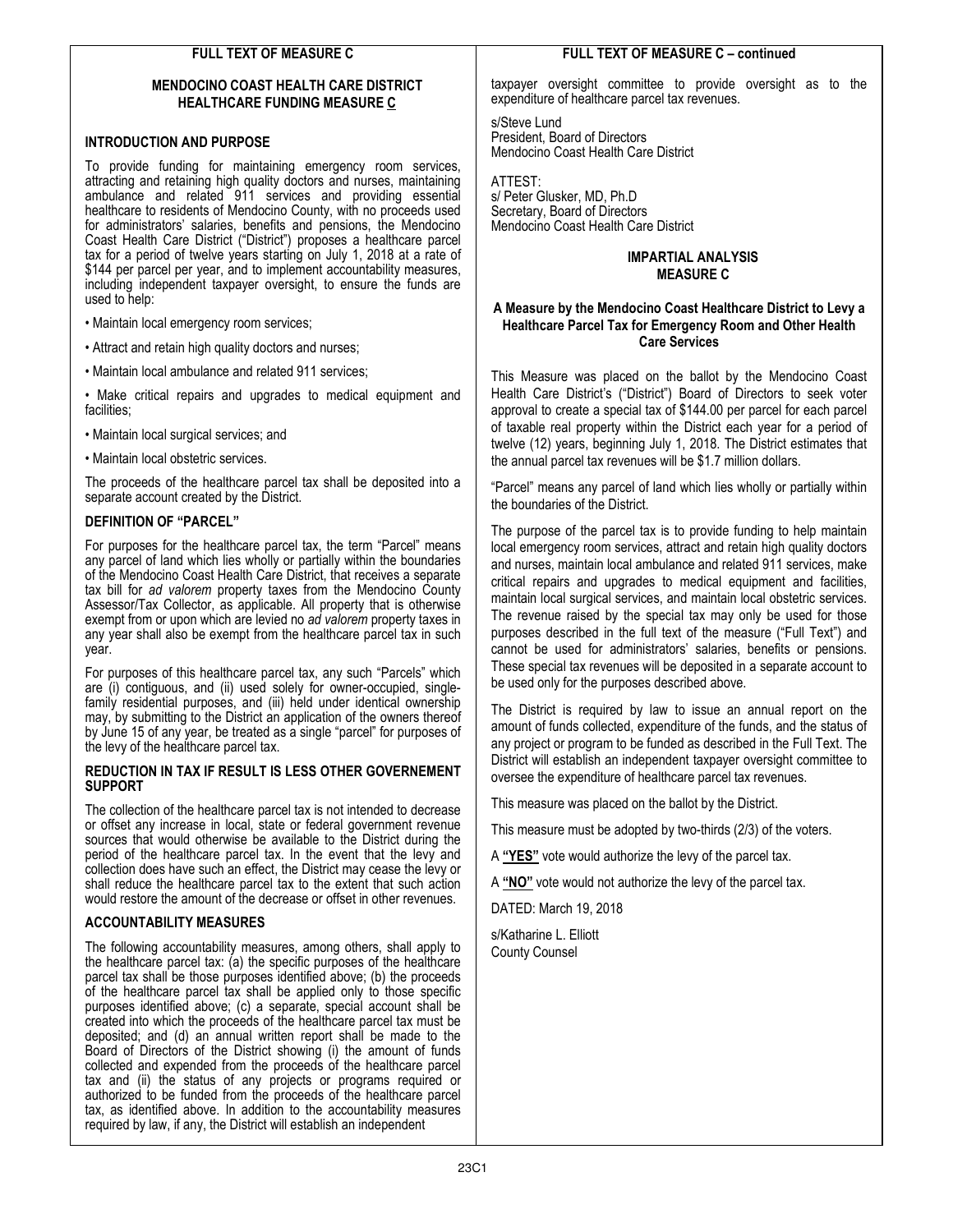## ARGUMENT IN FAVOR OF

# MEASURE C

Our community counts on a fully staffed, quality hospital that is minutes, not hours, away. Medical treatment far from home costs money, time, and convenience. Our rural, Critical Access hospital delivers an exceptionally wide-range of services. These include lifesaving and life-giving Emergency, Ambulance, and Obstetric care. Like police, fire fighters, and educators, health care providers are part of the social and economic bedrock of our diverse North Coast.

Vote YES on Measure C – Allow our local hospital to continue providing the wide-ranging quality care the community wants and deserves.

We all know medical industry costs have skyrocketed. 80% of our hospital's patients are covered by Medicare and Medi-Cal. On average, the Hospital receives less than the cost of services from these programs. Despite belt-tightening, the District's financial hardships are an ongoing reality.

Vote YES on Measure C – No bailouts exist. Cuts to government health care payments remain unpredictable. A parcel tax is the District's only legal option to secure a stable source of local funding for the Hospital. Passing Measure C – stabilizes finances as the Hospital works to further improve operations, manage costs, and maintain the critical, community healthcare services.

Measure C asks District property owners to pay \$144 a year per parcel for 12 years. That's \$12 a month.

Measure C mandates important taxpayer protections. Funds cannot be spent on administrative salaries or pensions. An independent Taxpayers' Oversight Committee will ensure the money ONLY supports:

• local emergency room and ambulance services

• attracting and retaining quality doctors and nurses

• critical repairs/upgrades to medical equipment and facilities

• maintaining local surgical and obstetric services.

A healthy community needs a healthy hospital. That takes a 67% YES vote.

Join your neighbors, law enforcement, doctors, nurses, taxpayer advocates, and business leaders – vote YES on Measure C.

s/Jason Kirkman, MD Medical Director, NCFHC

s/Shelley Ware Emergency Department Nurse Manager

s/Lucresha Renteria Executive Director

s/Paul Clark Business Owner

s/Jim Hurst Business Owner NO ARGUMENT AGAINST MEASURE C WAS SUBMITTED.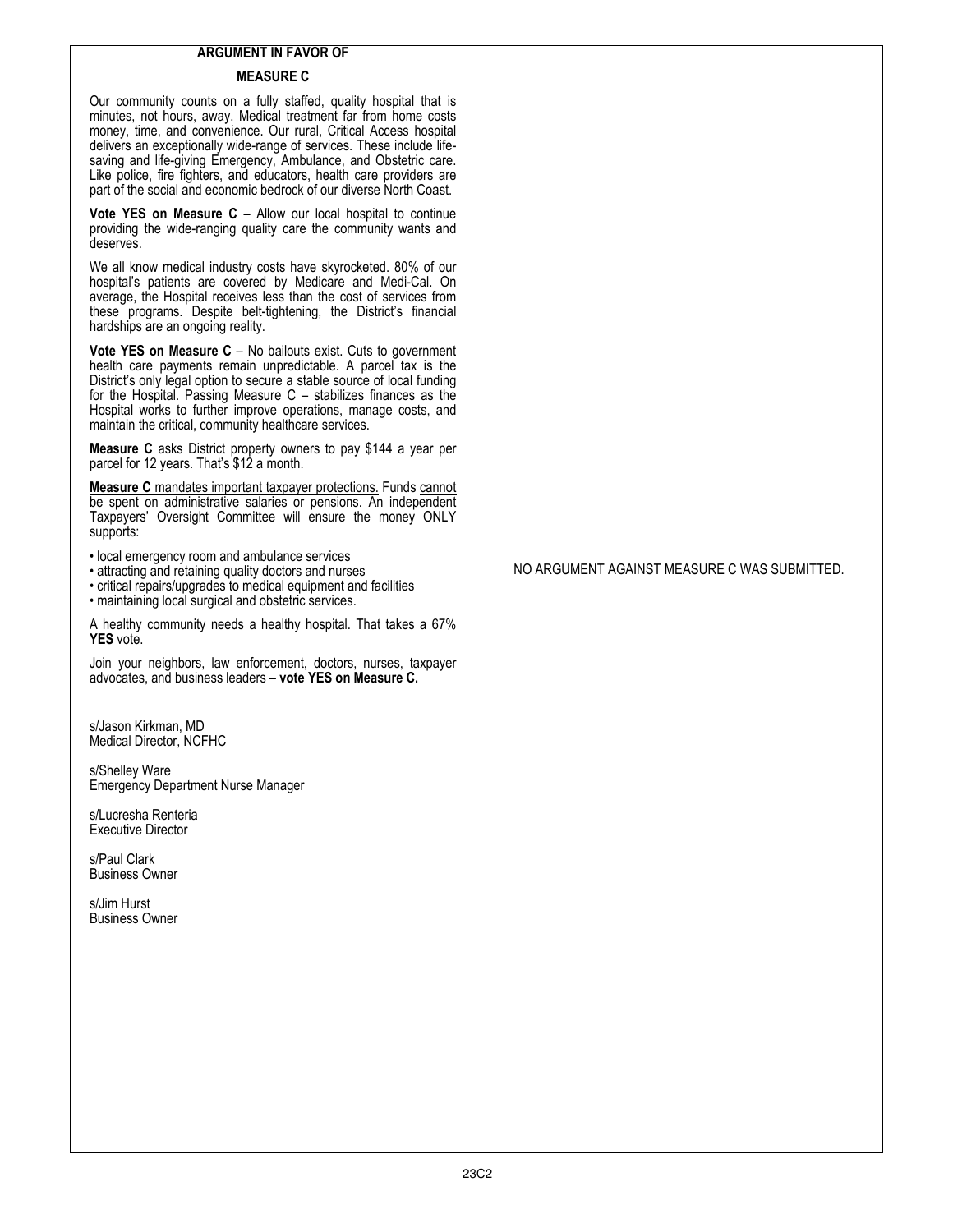#### DISTRITO DE CUIDADOS DE LA SALUD DE LA COSTA DE MENDOCINO INICIATIVA DE LEY C PARA EL FINANCIAMIENTO DEL CUIDADO DE LA SALUD

# INTRODUCCIÓN Y PROPÓSITO

Para proporcionar financiamiento para mantener los servicios de salas de emergencia, atraer y conservar médicos y enfermeras de alta calidad, mantener las ambulancias y los servicios relacionados con el 911, y proporcionar cuidados de la salud esenciales para los residentes del Condado de Mendocino, sin usar los ingresos para pagar salarios, beneficios y pensiones del personal administrativo, el Distrito de Cuidados de la Salud de la Costa de Mendocino ("Distrito") propone un impuesto a las parcelas para los cuidados de la salud durante un periodo de doce años, a partir del 1.º de julio de 2018, a una tasa de \$144 por parcela al año, e implementar medidas de rendición de cuentas, incluida la supervisión de contribuyentes independiente para garantizar que los fondos se usen para ayudar a:

• mantener los servicios locales de sala de emergencias;

• atraer y retener médicos y enfermeras de alta calidad;

• mantener las ambulancias locales y los servicios relacionados con el 911;

• hacer reparaciones y mejoras importantes al equipo e instalaciones médicas;

• mantener servicios quirúrgicos locales; y

• mantener los servicios obstétricos locales.

Los ingresos del impuesto a las parcelas de cuidados de la salud se depositarán en una cuenta separada creada por el distrito.

## DEFINICIÓN DE "PARCELA"

Para fines del impuesto a las parcelas para cuidados de la salud, el término "Parcela" significa cualquier parcela de tierra que se extienda total o parcialmente dentro de los límites del Distrito de Cuidados de la Salud de la Costa de Mendocino, que recibe una factura fiscal de impuestos de propiedad ad valorem por separado del asesor o recaudador de impuestos del Condado de Mendocino, según corresponda. Toda propiedad que, de otro modo, esté exenta o por la que no se cobre impuestos de propiedad ad valorem en cualquier año, también estará exenta del impuesto a las parcelas para cuidados de la salud durante ese año.

Para fines de este impuesto a las parcelas para cuidados de la salud, cualquiera de estas "Parcelas" que sean (i) contiguas, y (ii) usadas únicamente para fines residenciales unifamiliares, ocupadas por el propietario, y (iii) mantenidas bajo idéntica propiedad pueden, al presentar al distrito una solicitud de los dueños, a más tardar el 15 de junio de cada año, ser consideradas como una sola "parcela" con el fin de gravar el impuesto a las parcelas de cuidados de la salud.

#### REDUCCIÓN DE IMPUESTOS SI EL RESULTADO ES MENOR A OTROS APOYOS DEL GOBIERNO

La recaudación del impuesto a las parcelas para cuidados de la salud no pretende disminuir o compensar ningún aumento de las fuentes de ingresos gubernamentales locales, estatales o federales que, de otro modo, están disponibles para el distrito durante el periodo del impuesto a las parcelas para cuidados de la salud. En caso de que el gravamen y la recaudación no tengan dicho efecto, el distrito podrá suspender la imposición o reducir el impuesto a las parcelas para cuidados de la salud, en la medida en que dicha acción recupere la cantidad de la reducción o la compensación en otros ingresos.

## MEDIDAS DE RENDICIÓN DE CUENTAS

Las siguientes medidas de rendición de cuentas, entre otras, se aplicarán al impuesto a las parcelas para cuidados de la salud: (a) los fines específicos del impuesto a las parcelas para cuidados de la salud serán aquellos fines que se identificaron anteriormente; (b) los ingresos del impuesto a las parcelas para cuidados de la salud se

## TEXTO COMPLETO DE LA MEDIDA C, continuación

aplicarán solo a los fines especificados anteriormente; (c) se creará una cuenta especial, separada, en la que se deberá depositar el impuesto a las parcelas para cuidados de la salud; y (d) se realizará un reporte anual por escrito para la Junta Directiva del distrito, donde se muestre (i) la cantidad de los fondos recaudados y gastados de los ingresos del impuesto a las parcelas para cuidados de la salud y (ii) el estado de cualquier proyecto o programa necesario o autorizado para su financiamiento a partir de los ingresos del impuesto a las parcelas para cuidados de la salud, según se identificó anteriormente. Además de las medidas de rendición de cuentas requeridas por la ley, si las hay, el distrito establecerá un comité de supervisión de contribuyentes independiente para supervisar el gasto de los ingresos del impuesto a las parcelas para cuidados de la salud.

f/Steve Lund

Presidente, Junta Directiva Distrito de Cuidados de la Salud de la Costa de Mendocino

DA FE:

f/ Peter Glusker, M.D., Ph. D Secretario, Junta Directiva Distrito de Cuidados de la Salud de la Costa de Mendocino

## ANÁLISIS IMPARCIAL DE LA INICIATIVA DE LEY C

### Una iniciativa de ley del Distrito de Cuidados de la Salud de la Costa de Mendocino para gravar un impuesto a las parcelas para cuidados de la salud para salas de emergencia y otros servicios de cuidado de la salud.

La Junta Directiva del Distrito de Cuidados de la Salud de la Costa de Mendocino ("Distrito") incluyó esta iniciativa de ley en la boleta electoral para buscar la aprobación del votante para crear un impuesto especial de \$144.00 por parcela, para cada parcela de propiedad inmobiliaria gravable dentro del Distrito, cada año durante un periodo de doce (12) años a partir del 1.º de julio de 2018. El Distrito estima que los ingresos anuales del impuesto a las parcelas serán de \$1.7 millones de dólares.

"Parcela" significa cualquier parcela de tierra que se extiende total o parcialmente dentro de los límites del Distrito.

La finalidad del impuesto a las parcelas es proporcionar financiamiento para ayudar a mantener los servicios locales de salas de emergencia, atraer y conservar médicos y enfermeras de alta calidad, mantener las ambulancias y los servicios relacionados con el 911, hacer reparaciones y mejoras importantes al equipo e instalaciones médicas, mantener servicios quirúrgicos locales y mantener los servicios obstétricos locales. El ingreso recaudado por este impuesto especial sólo puede usarse para los fines descritos en el texto completo de la iniciativa de ley ("Texto completo"), y no se puede usar para el pago de salarios, beneficios ni pensiones del personal administrativo. Estos ingresos del impuesto especial se depositarán en una cuenta separada para uso exclusivo de los fines descritos anteriormente.

La ley requiere que el Distrito realice un reporte anual sobre la cantidad de fondos recaudados, el gasto de los fondos y el estado de cualquier proyecto o programa que se financia, según se describe en el Texto completo. El Distrito establecerá un comité de supervisión de contribuyentes independiente para supervisar el gasto de los ingresos del impuesto a las parcelas para cuidados de la salud.

El Distrito incluyó esta iniciativa de ley en la boleta electoral.

Esta iniciativa de ley debe ser adoptada por dos tercios (2/3) de los votantes.

Un voto "SÍ" autorizaría el gravamen al impuesto a las parcelas.

Un voto "NO" no autorizaría el gravamen al impuesto a las parcelas.

FECHADO: 19 de marzo de 2018

f/Katharine L. Elliott Concejo del condado